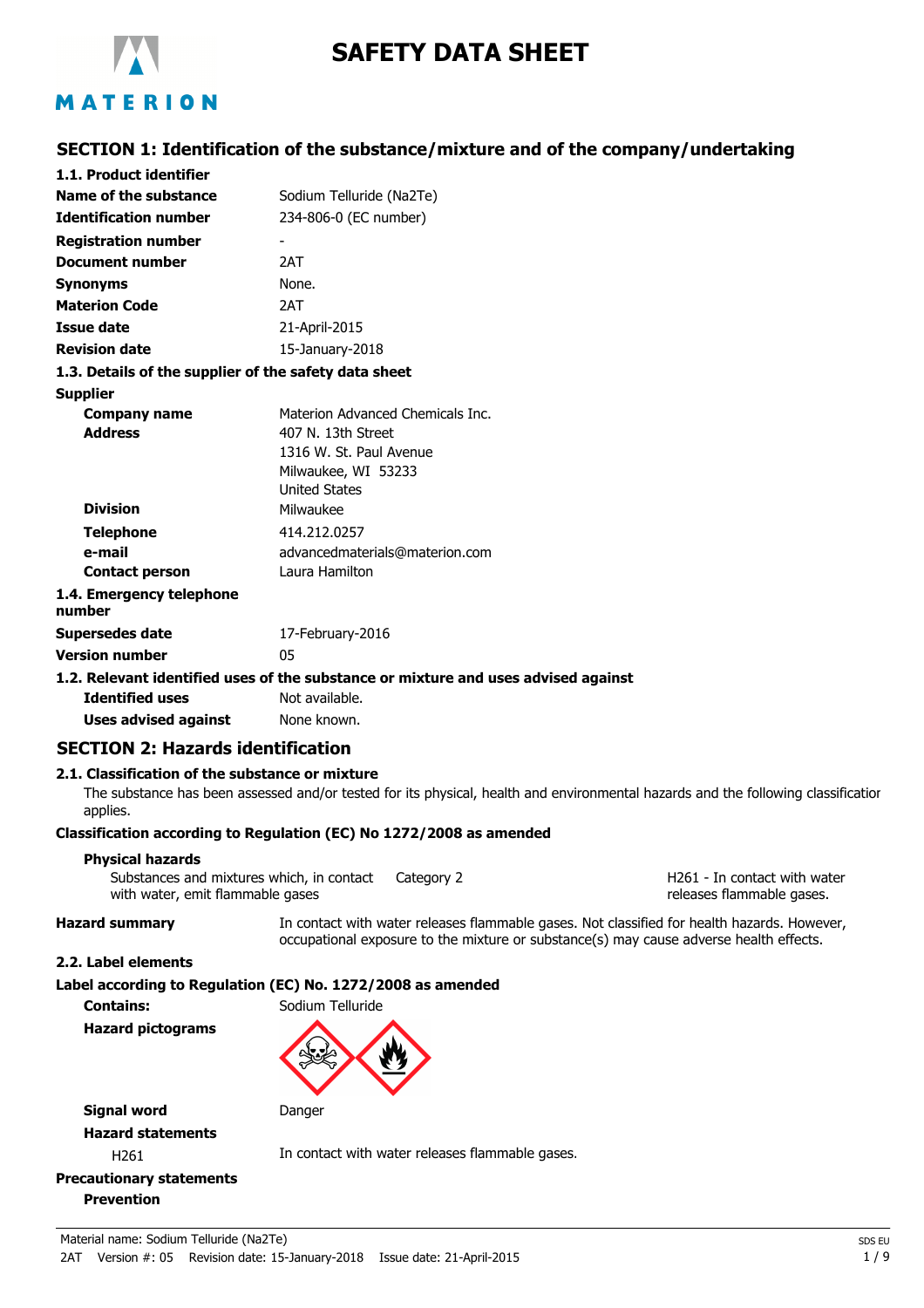| P <sub>223</sub>                  | Do not allow contact with water.                                                                    |
|-----------------------------------|-----------------------------------------------------------------------------------------------------|
| $P231 + P232$                     | Handle under inert gas. Protect from moisture.                                                      |
| P <sub>280</sub>                  | Wear protective gloves/eye protection/face protection.                                              |
| <b>Response</b>                   |                                                                                                     |
| $P335 + P334$                     | Brush off loose particles from skin. Immerse in cool water/wrap in wet bandages.                    |
| $P370 + P378$                     | In case of fire: Use appropriate media to extinguish.                                               |
| <b>Storage</b>                    |                                                                                                     |
| $P402 + P404$                     | Store in a dry place. Store in a closed container.                                                  |
| <b>Disposal</b>                   |                                                                                                     |
| P501                              | Dispose of contents/container in accordance with local/regional/national/international regulations. |
| Supplemental label<br>information | For further information, please contact the Product Stewardship Department at $+1.800.862.4118$ .   |
| 2.3. Other hazards                | None known.                                                                                         |
|                                   |                                                                                                     |

## **SECTION 3: Composition/information on ingredients**

#### **General information**

| <b>Chemical name</b>   | $\frac{0}{0}$       | No.                     | CAS-No. / EC REACH Registration No. Index No. |                          | <b>Notes</b> |
|------------------------|---------------------|-------------------------|-----------------------------------------------|--------------------------|--------------|
| Sodium Telluride       | $90 - 100$          | 12034-41-2<br>234-806-0 | $\overline{\phantom{0}}$                      | $\overline{\phantom{0}}$ |              |
| <b>Classification:</b> | Water-React, 2:H261 |                         |                                               |                          |              |

#### **List of abbreviations and symbols that may be used above**

CLP: Regulation No. 1272/2008. DSD: Directive 67/548/EEC. M: M-factor vPvB: very persistent and very bioaccumulative substance. PBT: persistent, bioaccumulative and toxic substance. #: This substance has been assigned Community workplace exposure limit(s).

## **SECTION 4: First aid measures**

| <b>General information</b>                                                               | Ensure that medical personnel are aware of the material(s) involved, and take precautions to<br>protect themselves. |        |  |
|------------------------------------------------------------------------------------------|---------------------------------------------------------------------------------------------------------------------|--------|--|
| 4.1. Description of first aid measures                                                   |                                                                                                                     |        |  |
| <b>Inhalation</b>                                                                        | Move to fresh air. Call a physician if symptoms develop or persist.                                                 |        |  |
| <b>Skin contact</b>                                                                      | Brush off loose particles from skin. Immerse in cool water/wrap in wet bandages.                                    |        |  |
| Eye contact                                                                              | Rinse with water. Get medical attention if irritation develops and persists.                                        |        |  |
| <b>Ingestion</b>                                                                         | Rinse mouth. Get medical attention if symptoms occur.                                                               |        |  |
| 4.2. Most important<br>symptoms and effects, both<br>acute and delayed                   | Direct contact with eyes may cause temporary irritation.                                                            |        |  |
| 4.3. Indication of any<br>immediate medical attention<br>and special treatment<br>needed | Treat symptomatically.                                                                                              |        |  |
| <b>SECTION 5: Firefighting measures</b>                                                  |                                                                                                                     |        |  |
| <b>General fire hazards</b>                                                              | In contact with water releases flammable gases.                                                                     |        |  |
| 5.1. Extinguishing media<br>Suitable extinguishing<br>media                              | Not available.                                                                                                      |        |  |
| Unsuitable extinguishing<br>media                                                        | Water.                                                                                                              |        |  |
| 5.2. Special hazards arising<br>from the substance or<br>mixture                         | During fire, gases hazardous to health may be formed.                                                               |        |  |
| 5.3. Advice for firefighters                                                             |                                                                                                                     |        |  |
| <b>Special protective</b><br>equipment for<br>firefighters                               | Self-contained breathing apparatus and full protective clothing must be worn in case of fire.                       |        |  |
| Material name: Sodium Telluride (Na2Te)                                                  |                                                                                                                     | SDS EU |  |

**<sup>3.1.</sup> Substances**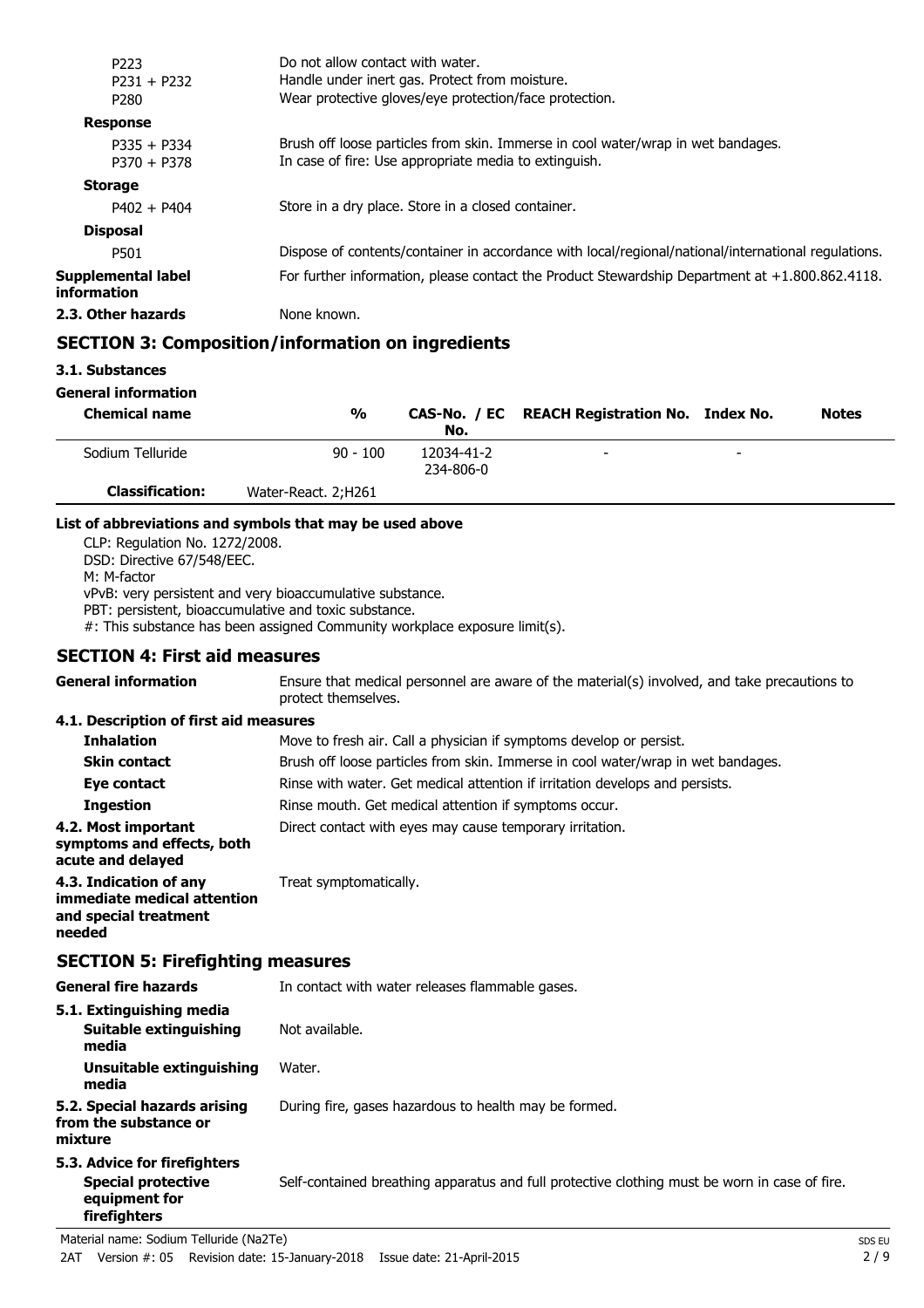| <b>Special firefighting</b><br>procedures | Do not get water inside container.                                                         |
|-------------------------------------------|--------------------------------------------------------------------------------------------|
| Specific methods                          | Use standard firefighting procedures and consider the hazards of other involved materials. |

## **SECTION 6: Accidental release measures**

#### **6.1. Personal precautions, protective equipment and emergency procedures**

| For non-emergency<br>personnel                               | Keep unnecessary personnel away. Keep people away from and upwind of spill/leak. Wear<br>appropriate protective equipment and clothing during clean-up. Ensure adequate ventilation. Local<br>authorities should be advised if significant spillages cannot be contained. |
|--------------------------------------------------------------|---------------------------------------------------------------------------------------------------------------------------------------------------------------------------------------------------------------------------------------------------------------------------|
| For emergency<br>responders                                  | Keep unnecessary personnel away.                                                                                                                                                                                                                                          |
| 6.2. Environmental<br>precautions                            | Avoid discharge into drains, water courses or onto the ground.                                                                                                                                                                                                            |
| 6.3. Methods and material for<br>containment and cleaning up | Do not get water on spilled substance or inside containers. Stop the flow of material, if this is<br>without risk.                                                                                                                                                        |
| 6.4. Reference to other<br>sections                          | Not available.                                                                                                                                                                                                                                                            |

## **SECTION 7: Handling and storage**

| 7.1. Precautions for safe<br>handling                                   | Keep away from any possible contact with water, because of violent reaction and possible flash fire.<br>Handle under inert gas. Provide adequate ventilation. Avoid prolonged exposure. Wear appropriate<br>personal protective equipment. |
|-------------------------------------------------------------------------|--------------------------------------------------------------------------------------------------------------------------------------------------------------------------------------------------------------------------------------------|
| 7.2. Conditions for safe<br>storage, including any<br>incompatibilities | Store in a cool, dry place out of direct sunlight. Store in original tightly closed container. Store in a<br>dry place. Never allow product to get in contact with water during storage.                                                   |
| 7.3. Specific end use(s)                                                | Not available.                                                                                                                                                                                                                             |

## **SECTION 8: Exposure controls/personal protection**

## **8.1. Control parameters**

#### **Occupational exposure limits**

| <b>Material</b>                                    | Austria. MAK List, OEL Ordinance (GwV), BGBI. II, no. 184/2001<br><b>Type</b>                                                 | <b>Value</b>       | <b>Form</b>         |
|----------------------------------------------------|-------------------------------------------------------------------------------------------------------------------------------|--------------------|---------------------|
| Sodium Telluride (CAS<br>12034-41-2)               | <b>MAK</b>                                                                                                                    | $0,1$ mg/m $3$     | Inhalable fraction. |
|                                                    | <b>STEL</b>                                                                                                                   | $0.5 \text{ mg/m}$ | Inhalable fraction. |
| <b>Belgium. Exposure Limit Values.</b>             |                                                                                                                               |                    |                     |
| <b>Material</b>                                    | <b>Type</b>                                                                                                                   | <b>Value</b>       |                     |
| Sodium Telluride (CAS<br>12034-41-2)               | <b>TWA</b>                                                                                                                    | $0,1$ mg/m3        |                     |
| <b>Material</b>                                    | Bulgaria. OELs. Regulation No 13 on protection of workers against risks of exposure to chemical agents at work<br><b>Type</b> | <b>Value</b>       |                     |
| Sodium Telluride (CAS<br>12034-41-2)               | <b>TWA</b>                                                                                                                    | $0,1$ mg/m3        |                     |
| 13/09                                              | Croatia. Dangerous Substance Exposure Limit Values in the Workplace (ELVs), Annexes 1 and 2, Narodne Novine,                  |                    |                     |
| <b>Material</b>                                    | <b>Type</b>                                                                                                                   | <b>Value</b>       |                     |
| Sodium Telluride (CAS<br>12034-41-2)               | <b>MAC</b>                                                                                                                    | $0,1$ mg/m $3$     |                     |
| <b>Czech Republic. OELs. Government Decree 361</b> |                                                                                                                               |                    |                     |
| <b>Material</b>                                    | <b>Type</b>                                                                                                                   | <b>Value</b>       |                     |
| Sodium Telluride (CAS<br>12034-41-2)               | Ceiling                                                                                                                       | $0.5$ mg/m $3$     |                     |
|                                                    | <b>TWA</b>                                                                                                                    | $0,1$ mg/m3        |                     |
| <b>Denmark. Exposure Limit Values</b>              |                                                                                                                               |                    |                     |
| <b>Material</b>                                    | <b>Type</b>                                                                                                                   | <b>Value</b>       |                     |
| Sodium Telluride (CAS<br>12034-41-2)               | <b>TLV</b>                                                                                                                    | $0,1$ mg/m3        |                     |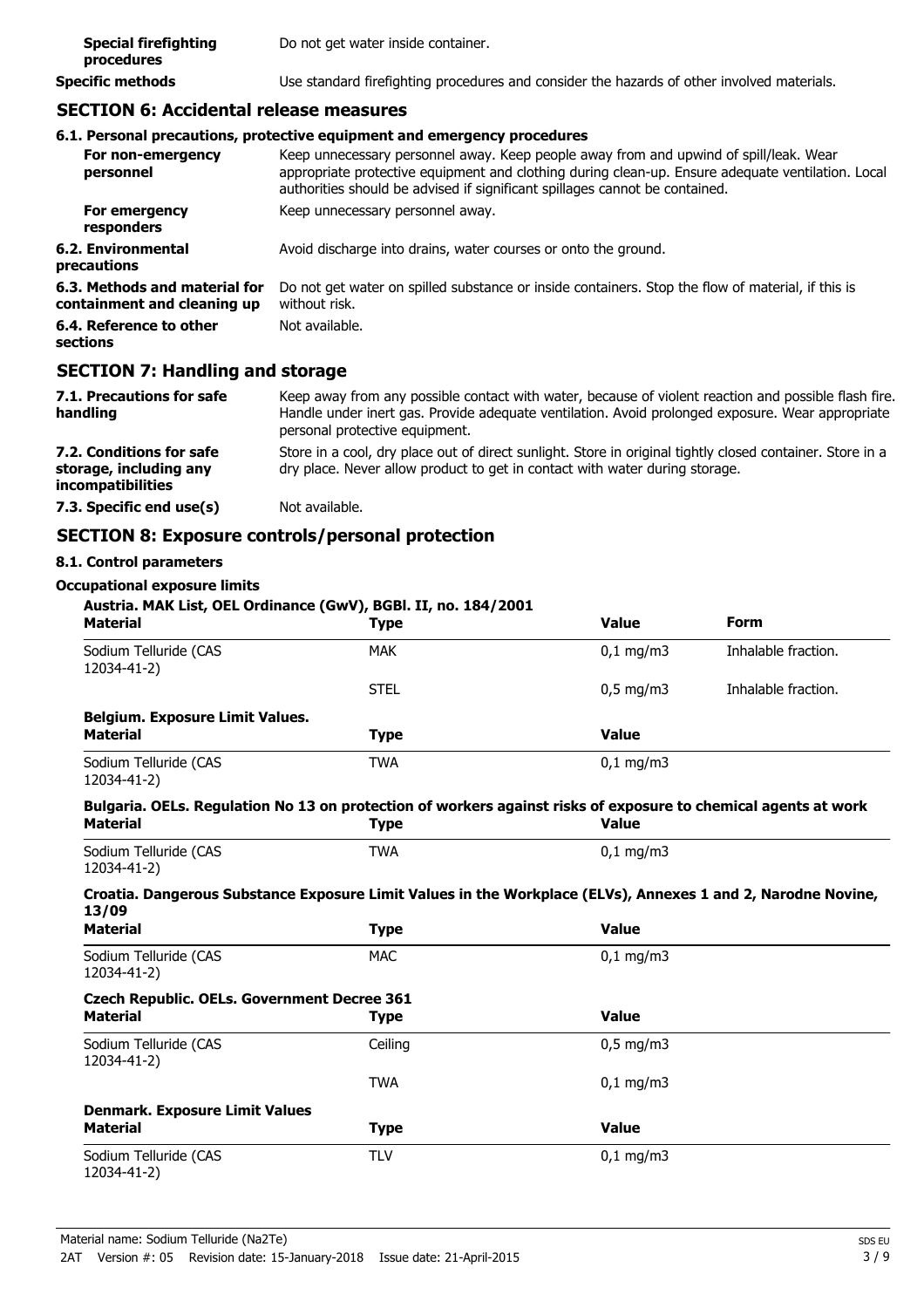| Estonia. OELs. Occupational Exposure Limits of Hazardous Substances. (Annex of Regulation No. 293 of 18<br>September 2001)                                                                                          |             |                        |                     |
|---------------------------------------------------------------------------------------------------------------------------------------------------------------------------------------------------------------------|-------------|------------------------|---------------------|
| <b>Material</b>                                                                                                                                                                                                     | <b>Type</b> | <b>Value</b>           |                     |
| Sodium Telluride (CAS<br>12034-41-2)                                                                                                                                                                                | <b>TWA</b>  | $0,1$ mg/m3            |                     |
| <b>Finland. Workplace Exposure Limits</b><br><b>Material</b>                                                                                                                                                        | <b>Type</b> | <b>Value</b>           |                     |
| Sodium Telluride (CAS<br>12034-41-2)                                                                                                                                                                                | <b>STEL</b> | $0,3$ mg/m $3$         |                     |
|                                                                                                                                                                                                                     | <b>TWA</b>  | $0,1 \, \text{mg/m}$   |                     |
| France. Threshold Limit Values (VLEP) for Occupational Exposure to Chemicals in France, INRS ED 984<br><b>Material</b>                                                                                              | <b>Type</b> | Value                  |                     |
| Sodium Telluride (CAS<br>12034-41-2)                                                                                                                                                                                | <b>VME</b>  | $0,1$ mg/m3            |                     |
| Greece. OELs (Decree No. 90/1999, as amended)<br><b>Material</b>                                                                                                                                                    | <b>Type</b> | <b>Value</b>           |                     |
| Sodium Telluride (CAS<br>12034-41-2)                                                                                                                                                                                | <b>TWA</b>  | $0,1$ mg/m3            |                     |
| Iceland. OELs. Regulation 154/1999 on occupational exposure limits<br><b>Material</b>                                                                                                                               | <b>Type</b> | <b>Value</b>           | Form                |
| Sodium Telluride (CAS<br>12034-41-2)                                                                                                                                                                                | <b>TWA</b>  | $0,1 \, \text{mg/m}$   | Dust.               |
| <b>Ireland. Occupational Exposure Limits</b><br><b>Material</b>                                                                                                                                                     | <b>Type</b> | <b>Value</b>           |                     |
| Sodium Telluride (CAS<br>12034-41-2)                                                                                                                                                                                | <b>TWA</b>  | $0,1 \, \text{mg/m}$   |                     |
| <b>Italy. Occupational Exposure Limits</b><br><b>Material</b>                                                                                                                                                       | <b>Type</b> | <b>Value</b>           |                     |
| Sodium Telluride (CAS<br>12034-41-2)                                                                                                                                                                                | <b>TWA</b>  | $0,1 \, \text{mg/m}$   |                     |
| Lithuania. OELs. Limit Values for Chemical Substances, General Requirements<br>Material                                                                                                                             | <b>Type</b> | Value                  |                     |
| Sodium Telluride (CAS<br>12034-41-2)                                                                                                                                                                                | <b>TWA</b>  | $0,1$ mg/m3            |                     |
| Ordinance of the Minister of Labour and Social Policy on 6 June 2014 on the maximum permissible concentrations<br>and intensities of harmful health factors in the work environment, Journal of Laws 2014, item 817 |             |                        |                     |
| <b>Material</b>                                                                                                                                                                                                     | <b>Type</b> | <b>Value</b>           |                     |
| Sodium Telluride (CAS<br>12034-41-2)                                                                                                                                                                                | <b>STEL</b> | $0,03$ mg/m3           |                     |
|                                                                                                                                                                                                                     | <b>TWA</b>  | $0,01 \,\mathrm{mg/m}$ |                     |
| Portugal. VLEs. Norm on occupational exposure to chemical agents (NP 1796)<br><b>Material</b>                                                                                                                       | <b>Type</b> | <b>Value</b>           |                     |
| Sodium Telluride (CAS<br>12034-41-2)                                                                                                                                                                                | <b>TWA</b>  | $0,1$ mg/m3            |                     |
| Slovakia. OELs. Regulation No. 300/2007 concerning protection of health in work with chemical agents<br><b>Material</b>                                                                                             | <b>Type</b> | <b>Value</b>           |                     |
| Sodium Telluride (CAS<br>12034-41-2)                                                                                                                                                                                | <b>TWA</b>  | $0,1 \, \text{mg/m}$   |                     |
| Slovenia. OELs. Regulations concerning protection of workers against risks due to exposure to chemicals while                                                                                                       |             |                        |                     |
| working (Official Gazette of the Republic of Slovenia)<br><b>Material</b>                                                                                                                                           | <b>Type</b> | <b>Value</b>           | Form                |
| Sodium Telluride (CAS<br>12034-41-2)                                                                                                                                                                                | <b>TWA</b>  | $0,1$ mg/m3            | Inhalable fraction. |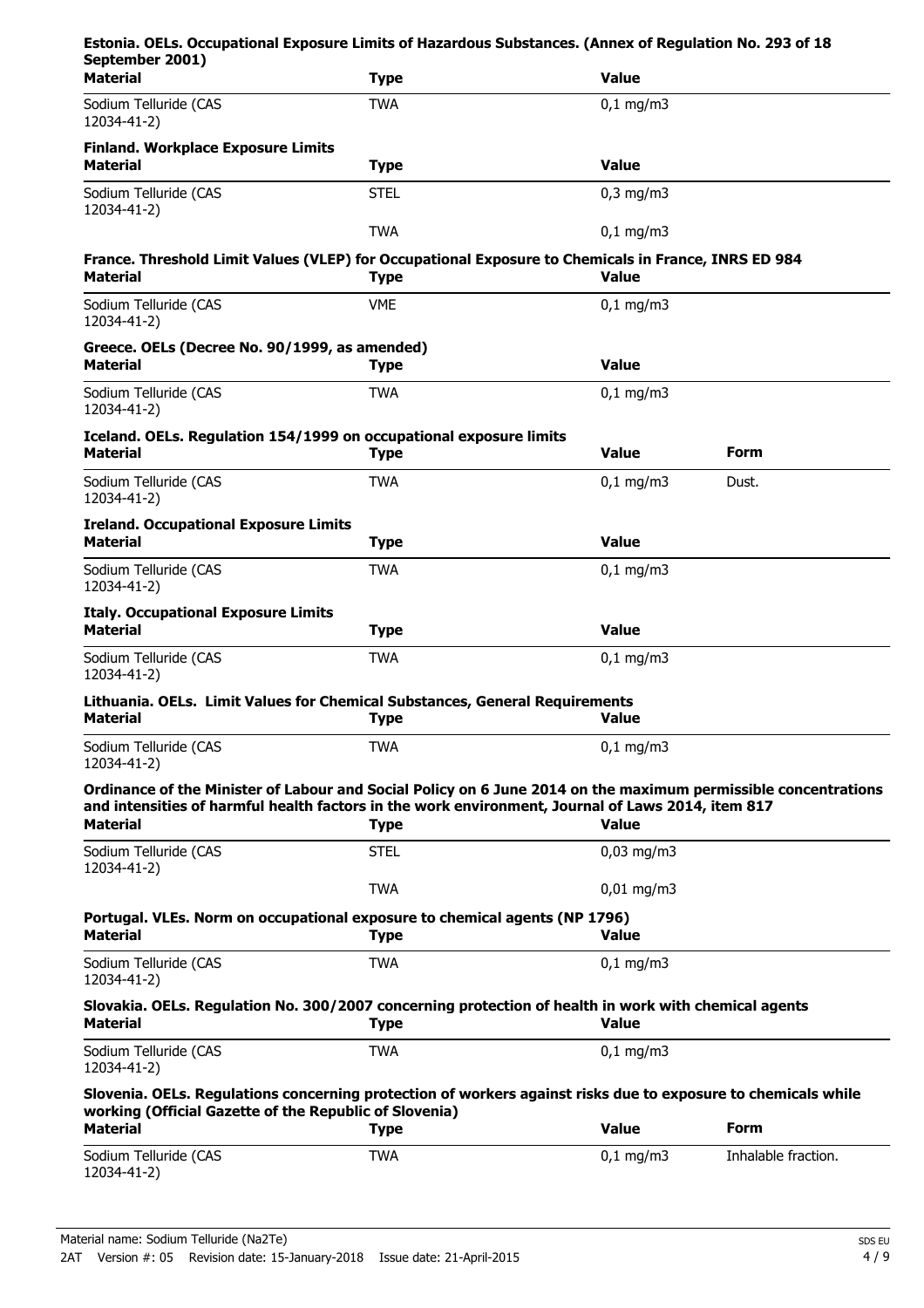| <b>Spain. Occupational Exposure Limits</b><br><b>Material</b>   | <b>Type</b>                                                                                                                                                                                                                                                                                                                                                                                            | <b>Value</b>         |                 |
|-----------------------------------------------------------------|--------------------------------------------------------------------------------------------------------------------------------------------------------------------------------------------------------------------------------------------------------------------------------------------------------------------------------------------------------------------------------------------------------|----------------------|-----------------|
| Sodium Telluride (CAS<br>12034-41-2)                            | <b>TWA</b>                                                                                                                                                                                                                                                                                                                                                                                             | $0,1$ mg/m3          |                 |
| <b>Material</b>                                                 | Sweden. OELs. Work Environment Authority (AV), Occupational Exposure Limit Values (AFS 2015:7)<br><b>Type</b>                                                                                                                                                                                                                                                                                          | <b>Value</b>         | Form            |
| Sodium Telluride (CAS<br>12034-41-2)                            | <b>TWA</b>                                                                                                                                                                                                                                                                                                                                                                                             | $0,1$ mg/m3          | Total dust.     |
| Switzerland. SUVA Grenzwerte am Arbeitsplatz<br><b>Material</b> | <b>Type</b>                                                                                                                                                                                                                                                                                                                                                                                            | Value                | Form            |
| Sodium Telluride (CAS<br>12034-41-2)                            | <b>STEL</b>                                                                                                                                                                                                                                                                                                                                                                                            | $0,2$ mg/m3          | Inhalable dust. |
|                                                                 | <b>TWA</b>                                                                                                                                                                                                                                                                                                                                                                                             | $0,1 \, \text{mg/m}$ | Inhalable dust. |
| UK. EH40 Workplace Exposure Limits (WELs)<br><b>Material</b>    | <b>Type</b>                                                                                                                                                                                                                                                                                                                                                                                            | <b>Value</b>         |                 |
| Sodium Telluride (CAS<br>12034-41-2)                            | <b>TWA</b>                                                                                                                                                                                                                                                                                                                                                                                             | $0,1$ mg/m3          |                 |
| <b>Biological limit values</b>                                  | No biological exposure limits noted for the ingredient(s).                                                                                                                                                                                                                                                                                                                                             |                      |                 |
| <b>Recommended monitoring</b><br>procedures                     | Follow standard monitoring procedures.                                                                                                                                                                                                                                                                                                                                                                 |                      |                 |
| Derived no effect levels<br>(DNELs)                             | Not available.                                                                                                                                                                                                                                                                                                                                                                                         |                      |                 |
| <b>Predicted no effect</b><br>concentrations (PNECs)            | Not available.                                                                                                                                                                                                                                                                                                                                                                                         |                      |                 |
| 8.2. Exposure controls                                          |                                                                                                                                                                                                                                                                                                                                                                                                        |                      |                 |
| <b>Appropriate engineering</b><br>controls                      | Good general ventilation (typically 10 air changes per hour) should be used. Ventilation rates should<br>be matched to conditions. If applicable, use process enclosures, local exhaust ventilation, or other<br>engineering controls to maintain airborne levels below recommended exposure limits. If exposure<br>limits have not been established, maintain airborne levels to an acceptable level. |                      |                 |
|                                                                 | Individual protection measures, such as personal protective equipment                                                                                                                                                                                                                                                                                                                                  |                      |                 |
| <b>General information</b>                                      | Personal protection equipment should be chosen according to the CEN standards and in discussion<br>with the supplier of the personal protective equipment.                                                                                                                                                                                                                                             |                      |                 |
| <b>Eye/face protection</b>                                      | Wear safety glasses with side shields (or goggles).                                                                                                                                                                                                                                                                                                                                                    |                      |                 |
| <b>Skin protection</b>                                          |                                                                                                                                                                                                                                                                                                                                                                                                        |                      |                 |
| - Hand protection                                               | Wear appropriate chemical resistant gloves. Suitable gloves can be recommended by the glove<br>supplier.                                                                                                                                                                                                                                                                                               |                      |                 |
| - Other                                                         | Wear suitable protective clothing.                                                                                                                                                                                                                                                                                                                                                                     |                      |                 |
| <b>Respiratory protection</b>                                   | In case of insufficient ventilation, wear suitable respiratory equipment.                                                                                                                                                                                                                                                                                                                              |                      |                 |
| <b>Thermal hazards</b>                                          | Wear appropriate thermal protective clothing, when necessary.                                                                                                                                                                                                                                                                                                                                          |                      |                 |
| <b>Hygiene measures</b>                                         | Always observe good personal hygiene measures, such as washing after handling the material and<br>before eating, drinking, and/or smoking. Routinely wash work clothing and protective equipment to<br>remove contaminants.                                                                                                                                                                            |                      |                 |
| <b>Environmental exposure</b><br>controls                       | Environmental manager must be informed of all major releases.                                                                                                                                                                                                                                                                                                                                          |                      |                 |

## **SECTION 9: Physical and chemical properties**

## **9.1. Information on basic physical and chemical properties**

| <b>Appearance</b>                   |                |
|-------------------------------------|----------------|
| <b>Physical state</b>               | Solid.         |
| Form                                | Solid.         |
| Colour                              | Not available. |
| Odour                               | Not available. |
| <b>Odour threshold</b>              | Not available. |
| рH                                  | Not available. |
| <b>Melting point/freezing point</b> | Not available. |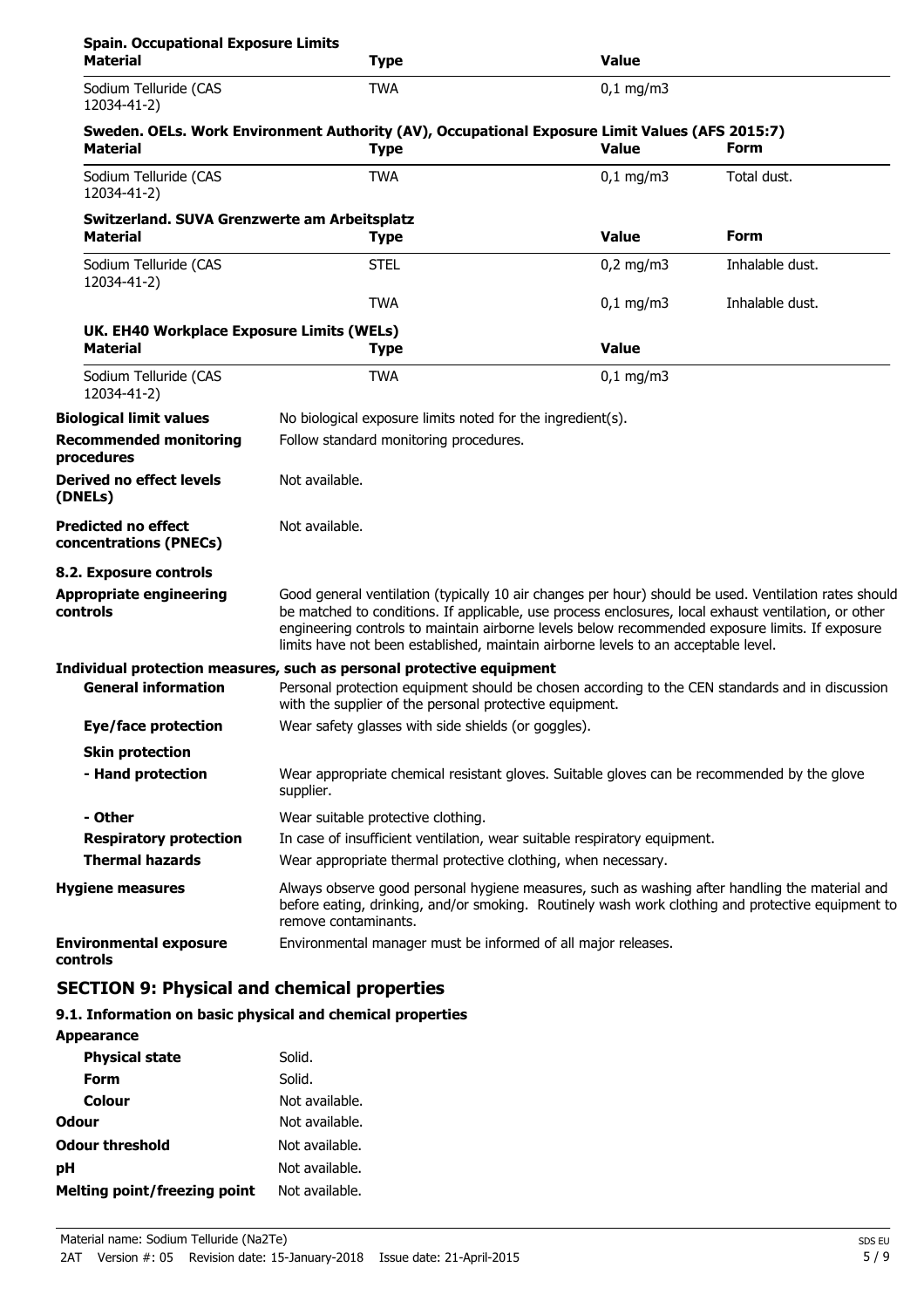| Initial boiling point and<br>boiling range        | Not available.           |
|---------------------------------------------------|--------------------------|
| <b>Flash point</b>                                | Not available.           |
| <b>Evaporation rate</b>                           | Not available.           |
| Flammability (solid, gas)                         | Not available.           |
| Upper/lower flammability or explosive limits      |                          |
| Flammability limit - lower<br>(%)                 | Not available.           |
| <b>Flammability limit -</b><br>upper $(% )$       | Not available.           |
| Vapour pressure                                   | < 0,0000001 kPa at 25 °C |
| <b>Vapour density</b>                             | Not available.           |
| <b>Relative density</b>                           | Not available.           |
| Solubility(ies)                                   |                          |
| Solubility (water)                                | Not available.           |
| <b>Partition coefficient</b><br>(n-octanol/water) | Not available.           |
| <b>Auto-ignition temperature</b>                  | Not available.           |
| <b>Decomposition temperature</b>                  | Not available.           |
| Viscosity                                         | Not available.           |
| <b>Explosive properties</b>                       | Not explosive.           |
| <b>Oxidising properties</b>                       | Not oxidising.           |
| 9.2. Other information                            |                          |
| Molecular formula                                 | Na <sub>2</sub> Te       |

## **SECTION 10: Stability and reactivity**

| 10.1. Reactivity                            | The product is stable and non-reactive under normal conditions of use, storage and transport. |
|---------------------------------------------|-----------------------------------------------------------------------------------------------|
| 10.2. Chemical stability                    | Material is stable under normal conditions.                                                   |
| 10.3. Possibility of hazardous<br>reactions | No dangerous reaction known under conditions of normal use.                                   |
| 10.4. Conditions to avoid                   | Exposure to moisture. Contact with incompatible materials.                                    |
| 10.5. Incompatible materials                | Strong oxidising agents.                                                                      |
| 10.6. Hazardous<br>decomposition products   | No hazardous decomposition products are known.                                                |

## **SECTION 11: Toxicological information**

**General information CCCUPATION** Occupational exposure to the substance or mixture may cause adverse effects.

| Information on likely routes of exposure    |                                                                                                                        |
|---------------------------------------------|------------------------------------------------------------------------------------------------------------------------|
| <b>Inhalation</b>                           | Prolonged inhalation may be harmful.                                                                                   |
| <b>Skin contact</b>                         | No adverse effects due to skin contact are expected.                                                                   |
| Eye contact                                 | Direct contact with eyes may cause temporary irritation.                                                               |
| <b>Ingestion</b>                            | May cause discomfort if swallowed. However, ingestion is not likely to be a primary route of<br>occupational exposure. |
| <b>Symptoms</b>                             | Exposure may cause temporary irritation, redness, or discomfort.                                                       |
| 11.1. Information on toxicological effects  |                                                                                                                        |
| <b>Acute toxicity</b>                       | No data available.                                                                                                     |
| <b>Skin corrosion/irritation</b>            | Due to partial or complete lack of data the classification is not possible.                                            |
| Serious eye damage/eye<br><i>irritation</i> | Due to partial or complete lack of data the classification is not possible.                                            |
| <b>Respiratory sensitisation</b>            | Due to partial or complete lack of data the classification is not possible.                                            |
| <b>Skin sensitisation</b>                   | Due to partial or complete lack of data the classification is not possible.                                            |
| <b>Germ cell mutagenicity</b>               | Due to partial or complete lack of data the classification is not possible.                                            |
| Carcinogenicity                             | Due to partial or complete lack of data the classification is not possible.                                            |
| at work (as amended)<br>Not listed.         | Hungary. 26/2000 EüM Ordinance on protection against and preventing risk relating to exposure to carcinogens           |
|                                             |                                                                                                                        |

**Reproductive toxicity** Due to partial or complete lack of data the classification is not possible.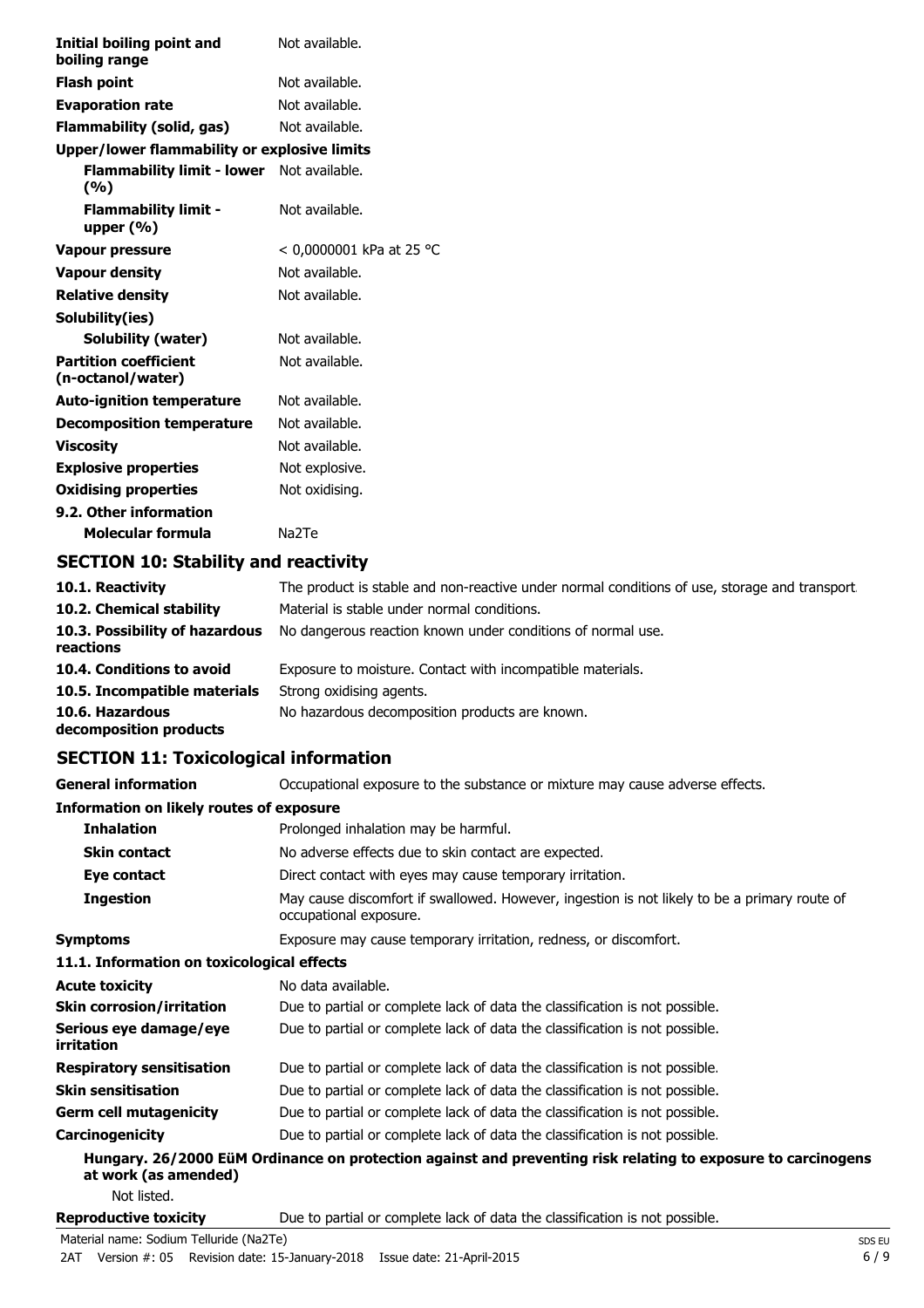| Specific target organ toxicity<br>- single exposure   | Due to partial or complete lack of data the classification is not possible. |
|-------------------------------------------------------|-----------------------------------------------------------------------------|
| Specific target organ toxicity<br>- repeated exposure | Due to partial or complete lack of data the classification is not possible. |
| <b>Aspiration hazard</b>                              | Due to partial or complete lack of data the classification is not possible. |
| Mixture versus substance<br>information               | No information available.                                                   |
| <b>Other information</b>                              | Not available.                                                              |
| <b>SECTION 12: Ecological information</b>             |                                                                             |

## **SECTION 12: Ecological information**

| 12.1. Toxicity                                            | The product is not classified as environmentally hazardous. However, this does not exclude the<br>possibility that large or frequent spills can have a harmful or damaging effect on the environment. |
|-----------------------------------------------------------|-------------------------------------------------------------------------------------------------------------------------------------------------------------------------------------------------------|
| 12.2. Persistence and<br>degradability                    | No data is available on the degradability of this product.                                                                                                                                            |
| 12.3. Bioaccumulative<br>potential                        | No data available.                                                                                                                                                                                    |
| <b>Partition coefficient</b><br>n-octanol/water (log Kow) | Not available.                                                                                                                                                                                        |
| <b>Bioconcentration factor (BCF)</b>                      | Not available.                                                                                                                                                                                        |
| 12.4. Mobility in soil                                    | No data available.                                                                                                                                                                                    |
| 12.5. Results of PBT and<br><b>vPvB</b> assessment        | Not a PBT or vPvB substance or mixture.                                                                                                                                                               |
| 12.6. Other adverse effects                               | No other adverse environmental effects (e.g. ozone depletion, photochemical ozone creation<br>potential, endocrine disruption, global warming potential) are expected from this component.            |

## **SECTION 13: Disposal considerations**

## **13.1. Waste treatment methods**

| <b>Residual waste</b>                  | Dispose of in accordance with local regulations. Empty containers or liners may retain some product<br>residues. This material and its container must be disposed of in a safe manner (see: Disposal<br>instructions). |
|----------------------------------------|------------------------------------------------------------------------------------------------------------------------------------------------------------------------------------------------------------------------|
| <b>Contaminated packaging</b>          | Since emptied containers may retain product residue, follow label warnings even after container is<br>emptied. Empty containers should be taken to an approved waste handling site for recycling or<br>disposal.       |
| EU waste code                          | The Waste code should be assigned in discussion between the user, the producer and the waste<br>disposal company.                                                                                                      |
| <b>Disposal</b><br>methods/information | Collect and reclaim or dispose in sealed containers at licensed waste disposal site. Dispose of<br>contents/container in accordance with local/regional/national/international regulations.                            |
| <b>Special precautions</b>             | Dispose in accordance with all applicable regulations.                                                                                                                                                                 |

## **SECTION 14: Transport information**

| ADR                              |                                     |  |
|----------------------------------|-------------------------------------|--|
| 14.1. UN number                  | UN3134                              |  |
| 14.2. UN proper shipping         | Water-reactive solid, toxic, n.o.s. |  |
| name                             |                                     |  |
| 14.3. Transport hazard class(es) |                                     |  |
| <b>Class</b>                     | 4.3                                 |  |
| Subsidiary risk                  | $6.1$ (PGI, II)                     |  |
| Label(s)                         | 4.3                                 |  |
|                                  | $+6.1$                              |  |
| Hazard No. (ADR)                 | 462                                 |  |
| <b>Tunnel restriction</b>        | D/E                                 |  |
| code                             |                                     |  |
| 14.4. Packing group              | Π                                   |  |
| 14.5. Environmental              | No.                                 |  |
| hazards                          |                                     |  |
| 14.6. Special precautions        | Not available.                      |  |
| for user                         |                                     |  |
| RTD                              |                                     |  |
| 14.1. UN number                  | UN3134                              |  |
| 14.2. UN proper shipping<br>name | Water-reactive solid, toxic, n.o.s. |  |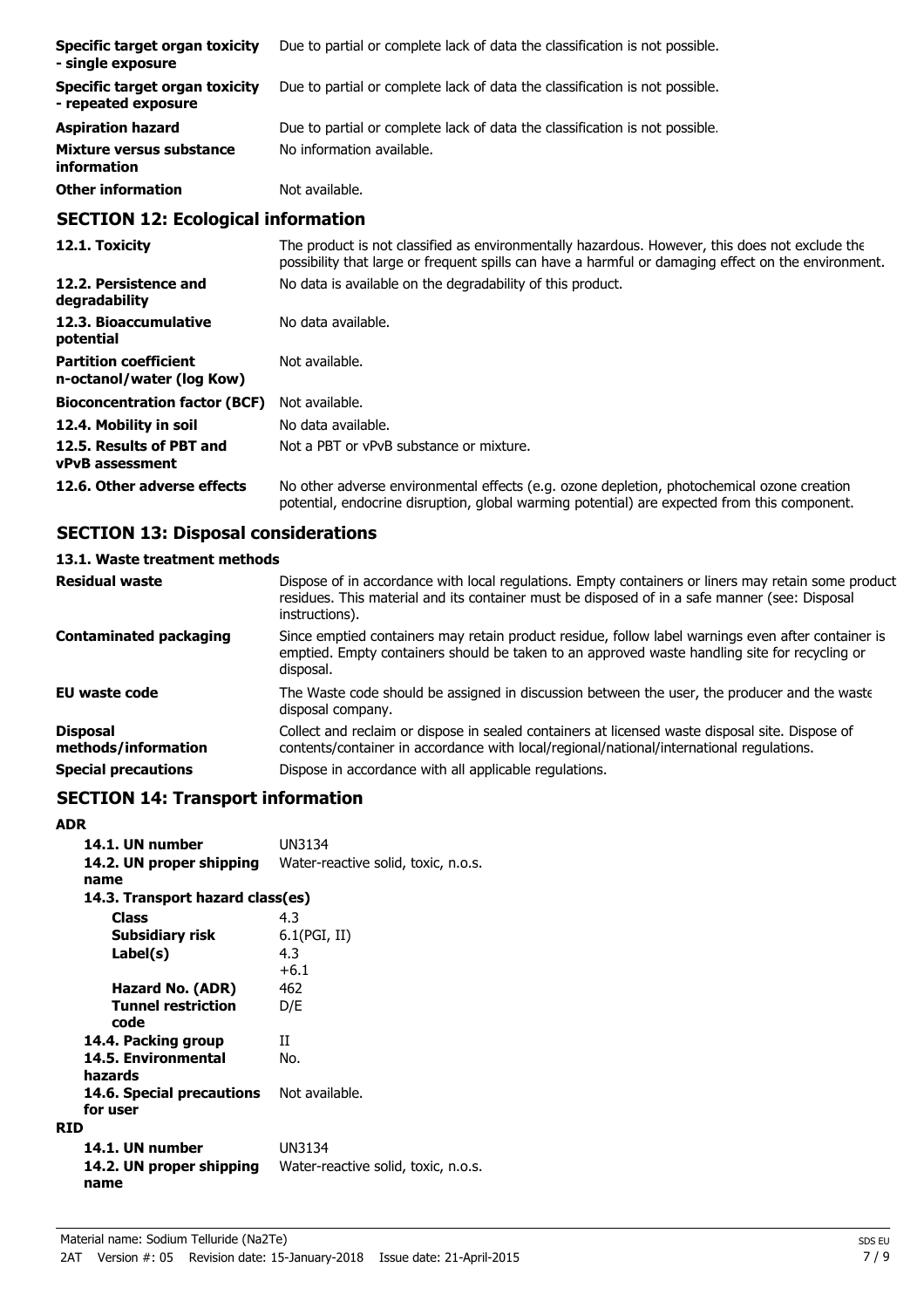**Class** 4.3 **14.3. Transport hazard class(es) Subsidiary risk** 6.1(PGI, II) **Label(s)** 4.3+6.1 **14.4. Packing group** II **14.5. Environmental** No. **hazards** 14.6. Special precautions Not available. **for user ADN 14.1. UN number** UN3134 **14.2. UN proper shipping** Water-reactive solid, toxic, n.o.s. **name Class** 4.3 **14.3. Transport hazard class(es) Subsidiary risk** 6.1(PGI, II) **Label(s)** 4.3, 6.1 **14.4. Packing group** II **14.5. Environmental** No. **hazards** 14.6. Special precautions Not available. **for user IATA 14.1. UN number** UN3134 **14.2. UN proper shipping** Water-reactive solid, toxic, n.o.s. **name Class** 4.3 **14.3. Transport hazard class(es) Subsidiary risk** 6.1(PGI, II) 14.4. Packing group II **14.5. Environmental** No. **hazards ERG Code** 4PW 14.6. Special precautions Not available. **for user Passenger and cargo** Allowed with restrictions. **aircraft Other information Cargo aircraft only** Allowed with restrictions. **IMDG 14.1. UN number** UN3134 **14.2. UN proper shipping** WATER-REACTIVE SOLID, TOXIC, N.O.S. **name Class** 4.3 **14.3. Transport hazard class(es) Subsidiary risk** 6.1(PGI, II) 14.4. Packing group II **Marine pollutant** No. **14.5. Environmental hazards EmS** F-G, S-N 14.6. Special precautions Not available. **for user ADN; ADR; IATA; IMDG; RID**